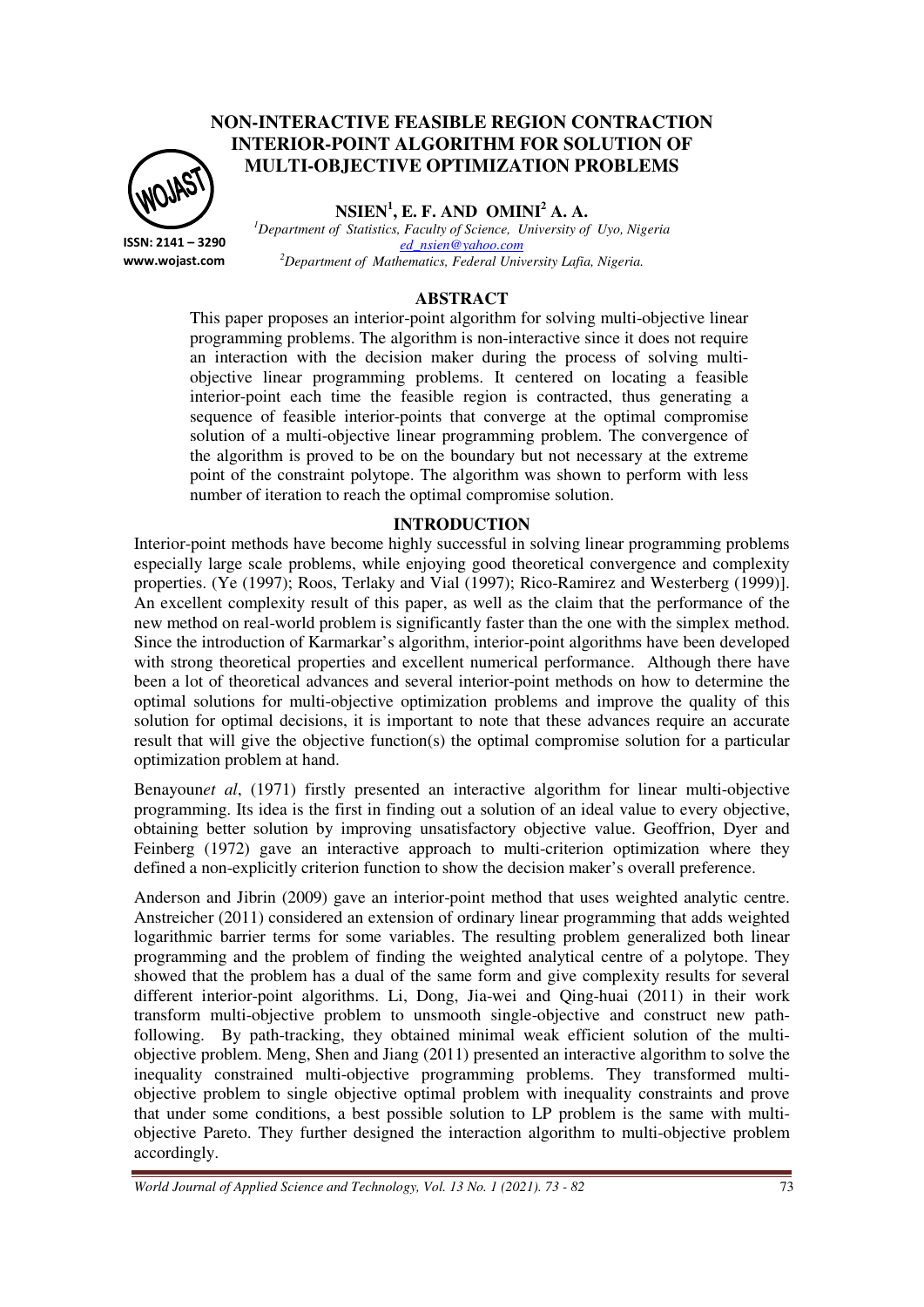After the acquisition of some fundamentals from interior-point multi-objective linear programming, and a broad review of several methods of solutions, we can draw conclusion that determination of accurate and quality optimal solution of a decision problem with multiobjectives still remains a persistent challenge.

A New interior-point technique known as Feasible Region Contraction Algorithm (FRCA) which focused on single objective linear programming problems with unique optimal solution was developed by Effanga (2011). New strategies of the interior-point methods of optimization has been generating enormous interest [Zhao, *et al*. (2012)]. Pandian and Jayalakshmi (2013) proposed a moving optimal method for solving multi-objective linear programming problems. Their method provides efficient solution with satisfactory level of percentage of each objective functions at each point on the line. Khanjerpanah and Pishvaee (2017) proposed a fuzzy robust programming approach to multi-objective portfolio optimization problem under uncertainty. Lachhwanni (2018), in his work presents an alternative method based on fuzzy programming for solving multi-objective linear bi-level multi-follower programming problem in which there is no sharing of information among followers. Effanga and Nsien (2019) presents a technique for generating Pareto Optimal solutions of Multi-objective Linear Programming Problems.

While a great variety of interior-point approaches exist to generate Pareto set, different authors wonder whether there would exist a fully based interior-point approach to generate the complete "Pareto-optimal set or a Pareto optimal point" of a Multi-Objective Linear Programming (MOLP) problem. However, determining a unique and quality optimal solution to multi-objective programming problem still remains difficult especially if the number of solutions and objectives are too large to allow the effective use of current existing decision making techniques. This work is devoted to the development of interior-point algorithm that gives an optimal compromise solution for multi-objective linear programming problem.

#### **The General Formulation Of Multi-Objective Linear Programming Problem**

A standard multi-objective linear programming problem (MOLPP ) can be modeled as follows:

$$
max \quad z_1(x) = \sum_{i=1}^{n} c_{1j}x_j
$$
  
\n
$$
max \quad z_2(x) = \sum_{j=1}^{n} c_{2j}x_j
$$
  
\n
$$
max \quad z_p(x) = \sum_{j=1}^{n} c_{pj}x_j
$$
  
\n
$$
subject to:
$$
  
\n
$$
\sum_{j=1}^{n} a_{ij}x_j \le b_i \quad, i = 1, 2 \dots m
$$
  
\n
$$
x_j \ge 0 \quad, j = 1, 2, \dots n
$$

where  $a_{ij}$  is an mxn constraint matrix,  $z(x)$  is a vector of p real -valued functions, x is an n-dimensional vector of solution (decision) vector and  $b \in R^m$  is vector of available resources (decision space).

Let  $\zeta$  denote the image of  $X$  in the objective function space:  $z = \{ z \in \mathbb{R}^n : z = z(x) = (z_1(x), \dots z_p(x)), x \in X \}.$  In multi-objective optimization there is no feasible solution that optimizes simultaneously all objective functions. Thus, the concept of optimal solution is replaced by Pareto optimal, efficient or non-dominated solution.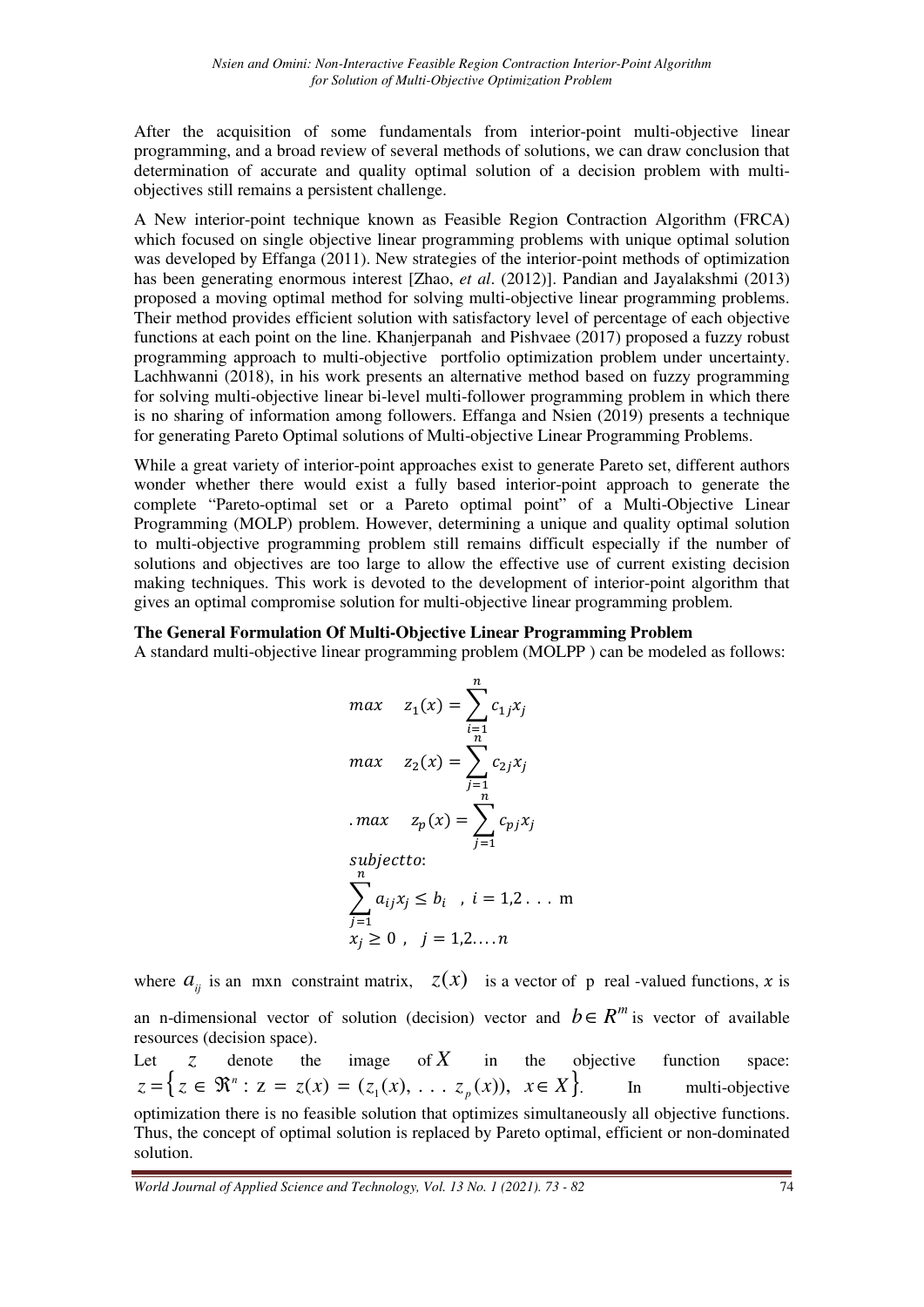Given a set of p objective functions and m constraints, the multi-objective linear programming problem can be formulated in the decision space as:

$$
z_i(x) = c^{(i)}x
$$
,  $Ax \le b$ ,  $x \ge 0$ ,  $i = 1, 2, ..., p$ 

**Definition** 2.1 The set defined by:  $x = R = \{x | Ax \leq b, x \geq 0\}$ 

 $x \ge 0$  is called the set of feasible decision vectors or the feasible region in the decision space.

For this study,  $X$  is assumed to be bounded and convex set. Furthermore, the convention of primal and dual problem is assumed for all objective functions.

Considering the formulation of MOLP problem in the decision space,  $\chi$  can be mapped into the set of feasible objective space vector F giving formulation in the objective space. Each decision variable  $(x_j, j=1,2,\ldots,n)$  is solved algebraically in terms of objective function variables  $(f_i, i = 1, 2, \ldots, p)$ . These expressions are then substituted for the decision variables in the defining equation of *X*. In set notation:

 $X \to F = \{ f \mid g_r^t f \ge h_r, \forall r = 1, 2, \ldots, m + n \}$ 

where  $g_r = p \times 1$  vector of objective space constraint coefficients for the  $r^{th}$ objective space constraint.

 $f = p$  vector of objective function values for objectives  $f_i$ ,  $i = 1, 2, \ldots p$ 

 $h_r$  = right hand side element of the objective space constraint

**Definition** 2.2 The set  $F = \{f \mid g_r^t f \ge h_r, \forall r = 1, 2, \dots, m + n\}$ is called the feasible region in the objective space or the set of feasible objective vectors.

**Definition** 2.3 A solution  $x^* \in X$  is said to be efficient solution for a given problem if no other  $\hat{x} \in X$  exists such that:  $z(\hat{x}) \le z(x^*)$  for all  $i = 1, 2, ..., n$ .

Efficient solution is also known as non-dominated solution or non-inferior solution.

In order words, A point  $x^* \in X$  is called a Pareto optimal point, if there does not exist  $x \in X$  such that  $z(x) \le z(x^*)$ . If  $x^*$  is a Pareto optimal, then  $z(x^*)$  is called nondominated or non-inferior point. Furthermore, a solution is called a weak Pareto optimal point if there does not exist  $x \in X$  s.t.  $z(x) < z(x^*)$ . The set of all (weak) Pareto optimal points is called the (weak) Pareto set.

**Definition** 2.4 A feasible solution  $\underline{x}^*$  to the multi-objective linear programming problem is said to be optimal if  $c^k \underline{x} \leq c^k \underline{x}^*$  for all feasible  $\underline{x}$  and all *k*.

The optimal compromise solution (or optimal to the MOLP) is an efficient solution that optimizes the decision making's preference function. It is a solution  $x = (x_i) \in X$  which is preferred by the decision maker to all other solutions, taking into consideration all criteria contained in the multi-objective function. One property required of the optimal compromise is that it is non-dominated.

A feasible solution  $\overline{x} = \{\overline{x_i}\}\in X$  is said to be a non-dominated solution of the multi-objective linear programming problem if there is no other feasible solution  $x = \{x_i\} \in X$ .

The Pareto optimal solutions are ones within the search space whose corresponding objective vector component cannot be improved simultaneously. These solutions are also known as noninferior or efficient solutions.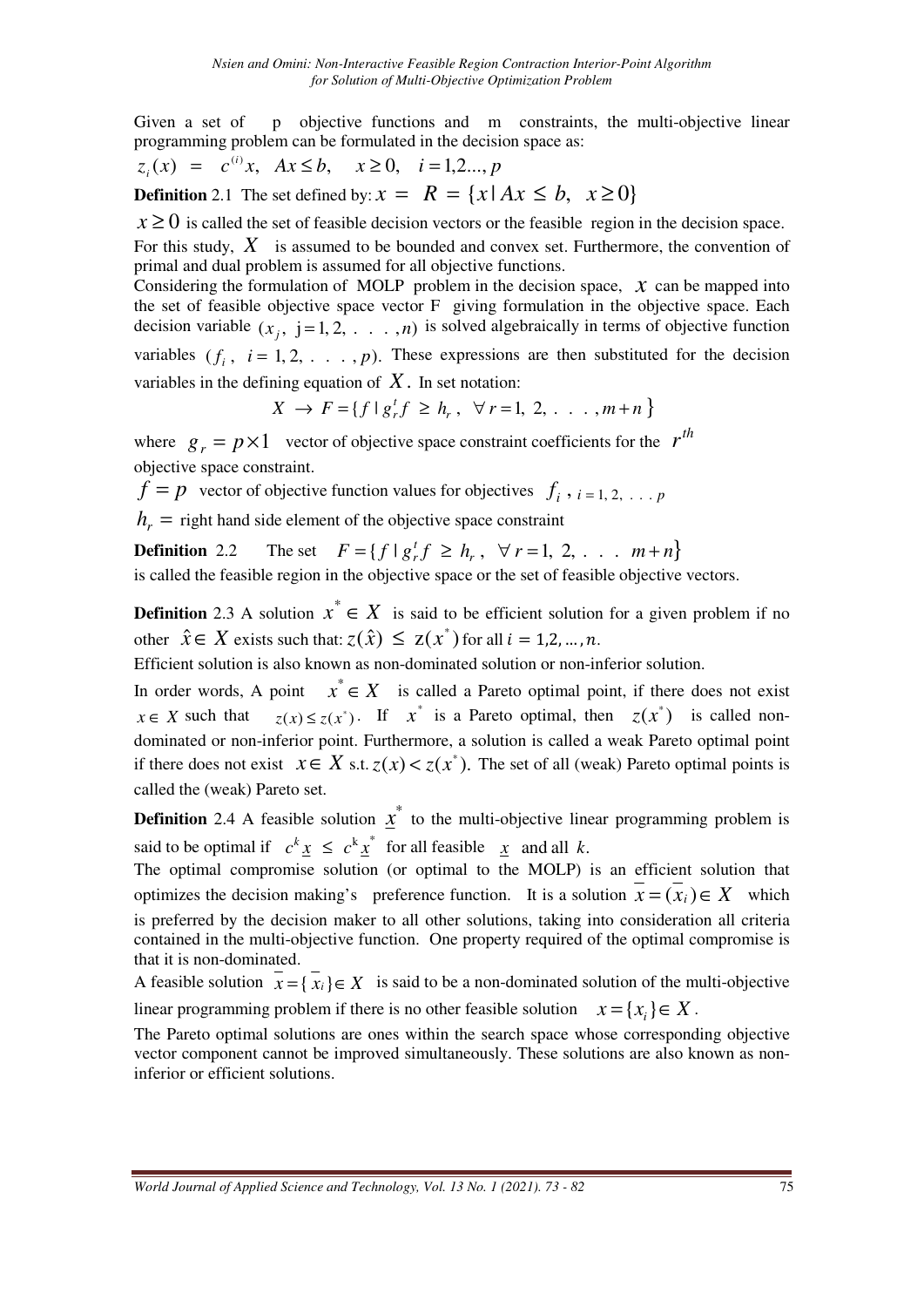**Lemma** 1. Any point in a feasible solution set  $\Omega$  is a convex combination of the extreme points of Ω, i.e. if  $x^1, x^2, ..., x^k$ , are extreme point of Ω, then  $=\sum_{j=1}^{n} w_j x_j$ ,  $\forall x \in \Omega$ , where  $\sum_{j=1}^{n} w_j = 1$ *k j j k*  $x = \sum_{j=1}^{k} w_j x_j$ ,  $\forall x \in \Omega$ , where  $\sum_{j=1}^{k} w_j = 1$ .

Proof: This is true by convexity of  $\Omega$ .

**Theorem** 1. (Anstreicher (2011)). If  $\mathbf{x}^k$ ,  $k = 1, 2, \dots, p$  are feasible points, then

$$
\underline{x} = \sum_{k=1}^{p} w_k \underline{x}^k , \qquad \sum_{k=1}^{p} w_k = 1
$$
 is also a feasible point.

**Proof:** By definition the set of feasible points of a primal problem is given by  $F_p$  : {  $x \in R^n | Ax \leq b, x \geq 0$ } *p*

if  $x^k \in \Omega$ ,  $k = 1, 2,..., p$  and  $\Omega$ , the solution space are feasible points, it implies that  $x<sup>k</sup>$  are the interior points of a convex polytope.

By convexity the convex combination  $w_1 \underline{x}^1 + w_2 \underline{x}^2 + ... + w_p \underline{x}^p \in \Omega$ ,  $\sum_{k=1}^p w_k$  $+w_2 \underline{x}^2 + ... + w_n \underline{x}^p \in \Omega$ ,  $\sum_{k=1}^{p} w_k =$  $k = i$  $w_1 \underline{x}^1 + w_2 \underline{x}^2 + \dots + w_p \underline{x}^p \in \Omega$ ,  $\sum_{k=1}^{n} w_k = 1$ 

is also a feasible solution. Hence  $\mathbf{x} = \sum_{k=1}^{n}$  $=\sum_{i=1}^{p}$  $k = 1$  $x = \sum w_k x^k$  is also a feasible point, this complete the proof.

**Theorem** 2. (Effanga and Nsien (2019)). If  $\chi^k$ ,  $k = 1, 2, ..., p$  are Pareto optimal solutions,

then 
$$
\underline{x} = \sum_{k=1}^{p} w_k \underline{x}^k
$$
 is either Pareto optimal or inferior.

 $X$  is Pareto optimum if it is a boundary point,  $X$  is inferior if it is interior point.

**Proof:** Let  $x^* \in X$  be a solution of a given primal problem, then  $x^*$  is a Pareto optimal for the primal problem. Let  $\underline{x}^* \in \Omega$ ,  $k = 1, 2, ..., p$  and  $\Omega$  is the solution space, also be Pareto optimal set, then by convexity, the convex combination  $+ w<sup>2</sup> x<sub>2</sub> + ... + w<sup>p</sup> x<sub>p</sub> \in \Omega$ 1  $w^{1}x_{1} + w^{2}x_{2} + ... + w^{p}x_{p} \in \Omega$  is also a Pareto optimal set. By definition, the Pareto optimal is on the boundary of the polytope then  $x = \sum w \cdot x$ *k p k*  $\sum$ =  $=\sum_{m=1}^{\infty} w x$  is either Pareto optimum or 1

inferior. If  $x$  is a boundary point, then  $x$  is Pareto optimal otherwise it is interior point and it is inferior. This complete the proof.

### **Efficient starting point**

In any interior point algorithm, the starting point determined how best the optimal solution would be. Here we present a simple method of finding initial starting point and hence subsequent points. We solve each linear programming problem in the vector programming problem to obtain optimal solutions.

Then take as the initial point

$$
\underline{x}^0 = \sum_{k=1}^p w_k \underline{x}^k, \quad \text{where} \quad \sum_{k=1}^p w_k = 1
$$

After determining the weights, we obtain an initial efficient starting point  $\mathcal{X}_{\text{eff}}$  as shown in figure 1. The initial efficient point is in the interior of  $\Omega$ . To locate this point, we compute  $=$  $\sum$ = *p k k*  $x = \sum_{k=1}^{p} w_k x^k$  which is the convex combination of the optimum solution point of  $z_k$  of the 1

given linear programming problem.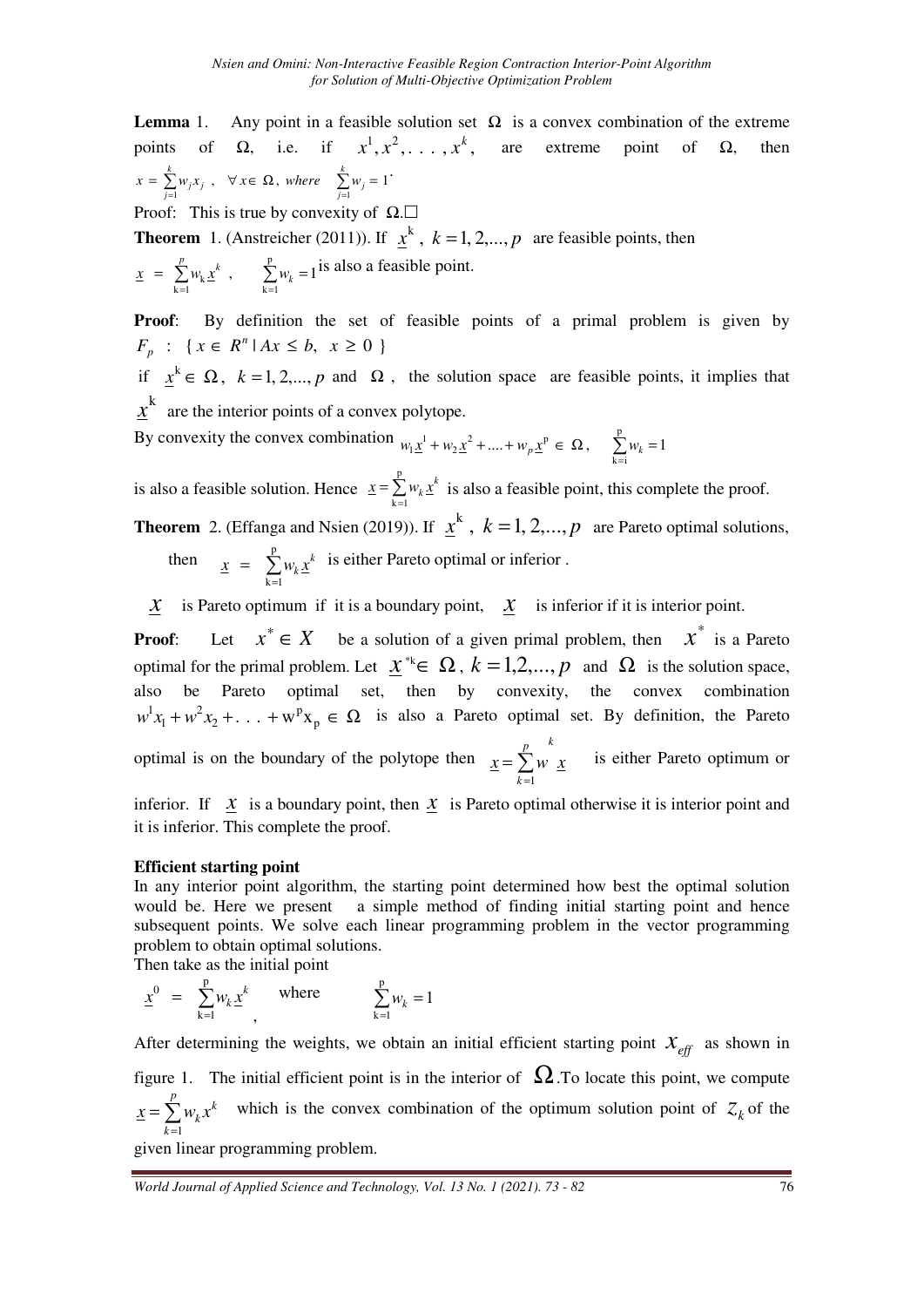**Theorem** 3. (Ye (1997)). Let  $x^k$ ,  $k = 1, 2, ..., p$  be the optimal solution of a given MOLP problem. Let  $W_k$  be the weights attached to  $Z_k$ . Then the convex combination  $\sum_{k=1}^{p} w_k x^k$  $\underline{x} = \sum_{k=1}^{6} w_k x_k$ = 1 is a feasible solution to MOLP problem.

**Proof :**  $\underline{x}^k$ ,  $k = 1, 2, ..., p$  are extreme points of the feasible region of MOLP. Hence  *is a feasible solution to the MOLP by lemma 1.* 

In any interior point algorithm, the starting point determined how best the optimal solution would be. Here we present a simple method of finding initial starting point and hence subsequent points. We solve each linear programming problem in the given multi-objective linear programming problem to obtain optimal solutions. After determining the weights  $W_i$ , we obtain an initial efficient starting point  $x_{\text{eff}}$  as shown in figure 1. The initial efficient point

is in the interior of solution space. To locate this point, we compute  $\underline{x} = \sum$ =  $=$  $\sum_{n=1}^{p}$ *k k*  $\underline{x} = \sum w_k \underline{x}$ 1 which is

the convex combination of the optimum solution point of  $Z_k$  of the given linear programming

problem. Then take as the initial point =  $=$   $\sum_{i=1}^{p}$  $k = 1$  $\hat{x}^0 = \sum_{k=1}^{N} w_k \hat{x}^k$  $x^0$  =  $\sum w_k x_k$  , where  $\sum_{i=1}^{p}$ =  $\sum_{k=1}^{p} w_k =$  $\sum_{k=1} w_k = 1$ 

The optimal face where the optimal solution is located can be obtained by introducing the new constraints  $c_j x_j \geq z_k^*$  to the given problem as shown in figure 1. The objective plane contract and demarcate the optimal face on the boundary of the constraints polytope as shown in Fig. 1

The reduced feasible region form a solution cone with the boundary of the constraint polytope. The new efficient point  $x_{neweff}$  is obtained by further reduction of the feasible region. This further reduces the optimal face and feasible region. The iteration is repeated until the current efficient point finally reach the boundary of the polytope as shown in fig. 1. When this happens, the termination criteria is met and the optimal compromise solution point is obtained.

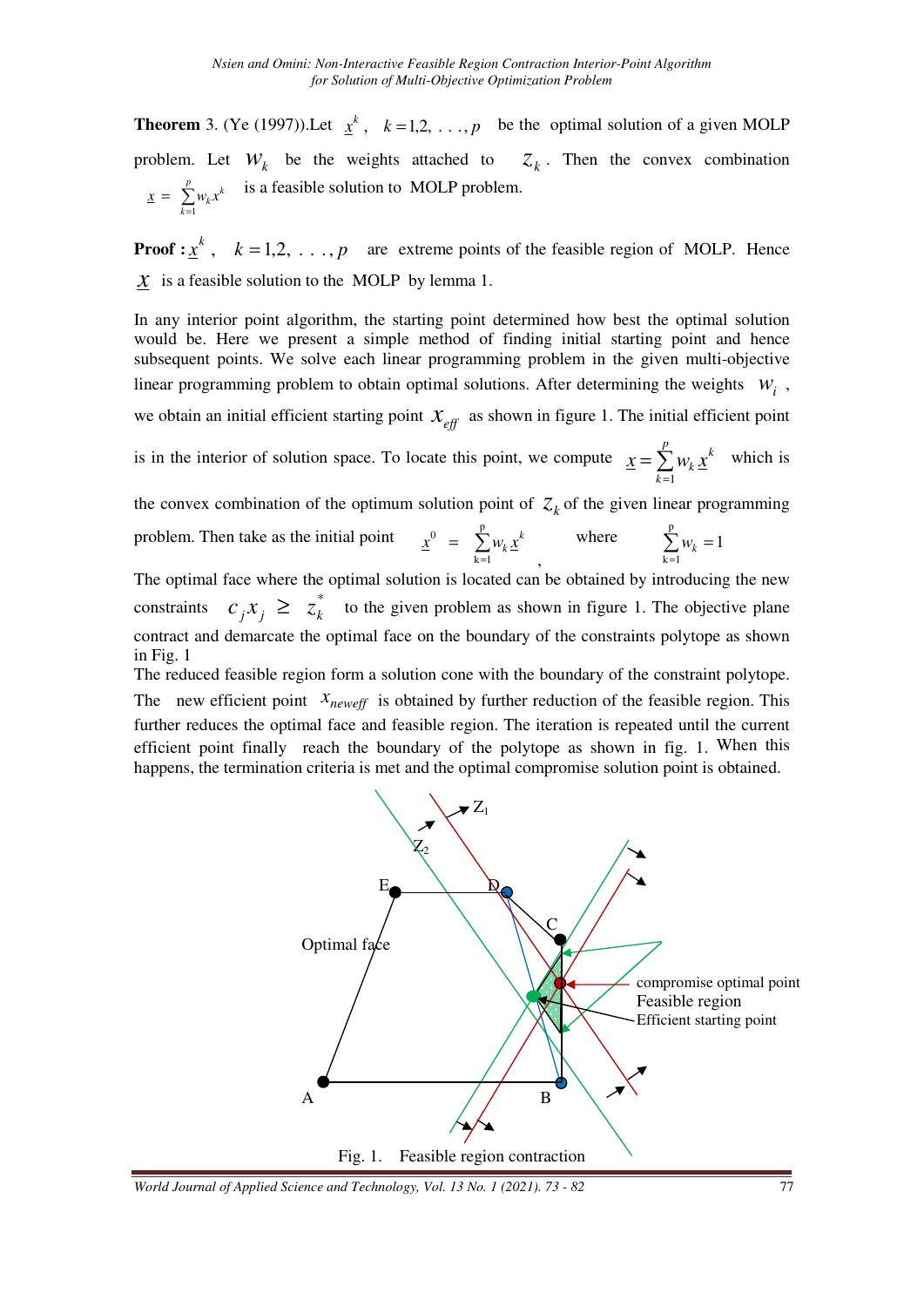## **The Algorithm**

Outline of "Feasible Region Contraction Interior-Point Algorithm **( FERCIPA)"** for obtaining optimal compromise solution of MOLP problem. Using the method for weights selection presented by Nsien (2015), and starting point in the technique for solving multi-objective linear programming problem, an interior-point algorithm for solving multi-objective linear programming problems was proposed and used to obtain the optimal compromise solution of a multi-objective linear programming problem as:

Step 0. Set  $r = 0$ . Solve each of the p linear programming problems to obtain p optimal solutions  $x^{k,r}$ ,  $k = 1, 2,...,p$  with objective function value  $z_i^{k,r}$ ,  $i, k = 1, 2,...,p$  $i, k, r$ ,  $i, k = 1, 2, ..., p$ , respectively.

Step 1. If  $\chi^{k,r} = x^*$ ,  $\forall k = 1, 2, ..., p$ , then stop  $\chi^*$  is the optimal compromise solution to the multi-objective linear programming problem, otherwise go to step 2

Step 2. Compute the weights  $W_k^r$  and  $\chi^{*r} = \sum_{r=1}^{p}$ = = p  $k = 1$  $\sum_{k=1}^{k} x_k^k$  $\underline{x}^{\text{H}} = \sum w_k x_k$ 

Step 3. If  $x^{*r}$  is on the boundary of the feasible region, then stop,

 $x^*$  is the optimal compromise solution to multi-objective linear programming problem, otherwise , go to step 4.

Step 4. Compute  $z^{*kr} = c^k x^{*r}, k = 1, 2, ..., p$ 

In a maximization problem, the feasible solution region is being contracted by introducing the constraints  $c^k \underline{x} \geq z^{*kr}$ ,  $k = 1, 2, ..., p$ 

or  $c^k \underline{x} \leq z^{*kr}$ ,  $k = 1, 2, ..., p$  in the minimization problem. Set  $r = r + 1$  Return to step 0.

### **Convergence of FERCIPA**

We shall delve a little into this algorithm by presenting the fundamental insight about a property of boundedness of a feasible region where the interior- point method could be used to obtain solutions for MOLP problems. This property of boundedness of a feasible solution region for a system of linear equations is summarized in the following theorem. The convergence of FERCIPA is summarized in the following theorem.

## **Theorem** 4. (Roos, *et al.* (1997))

The sequence of points  $\{x^r\}_{r=1}^{\infty}$ *r* =0  $\bf{x}^r$   $\int_{r=0}^{\infty}$  generated FERCIPA converged to a Pareto optimum solution  $x^*$  .

**Proof** : The sequence  $\left\{ \underline{x}^r \right\}_{r=1}^{\infty}$ *r*=0  $\chi'$   $\int_{r=0}^{\infty}$  is monotonically increasing interior point with respect to the objective function values  $\{z^k\}_{k=1}^{\infty}$ *r*=0  $z^{k}$ <sub>r<sup>n</sup></sub></sup> , i.e.  $z^{k,r} > z^{k,r-1}$ ,  $\forall k, r = 1, 2, \dots$  But since the feasible region is compact and bounded, the sequence  $\left\{ \underline{x}^r \right\}_{r=1}^{\infty}$ *r*=0  $\left\{\frac{x}{n}\right\}_{n=0}^{\infty}$  is converged to  $\underline{x}^*$  with objective function value  $z^*$ , i.e.  $z^{k,r} \to z^{k*}$  *as*  $x^r \to x^*$ . Consider the following intervals  $I_1^1, I_1^2, \ldots, I_1^n; I_2^1, I_2^2, \ldots, I_2^n; \ldots, I_k^1, I_k^2, \ldots, I_k^n$  $k, k, \ldots, k$  $I_1^1, I_1^2, \ldots, I_1^n; I_2^1, I_2^2, \ldots, I_2^n; \ldots, I_k^1, I_k^2, \ldots, I_k^n$ 2 2 2 1  $_1$ ,  $_2$ 2 1 1  $I_1^1, I_1^2, \ldots, I_1^n; I_2^1, I_2^2, \ldots, I_2^n;$ 

with the corresponding objective function values:

 $\ldots$ ,  $z_1^n$ ;  $z_2^1$ ,  $z_2^2$ ,  $\ldots$ ,  $z_2^n$ ;  $\ldots$ ,  $z_k^1$ ,  $z_k^2$ ,  $\ldots$ ,  $z_k^n$  $k$ ,  $\lambda_k$ ,  $\cdots$ ,  $\lambda_k$  $z_1^1, z_1^2, \ldots, z_1^n; z_2^1, z_2^2, \ldots, z_2^n; \ldots, z_k^1, z_k^2, \ldots, z_k^n$ 2 2 2 1  $, 1, 4, 2$ 2 1 1  $z_1^1, z_1^2, \ldots, z_1^n; z_2^1, z_2^2, \ldots, z_2^n; \ldots, z_k^1, z_k^2, \ldots, z_k^n$  and  $z^*$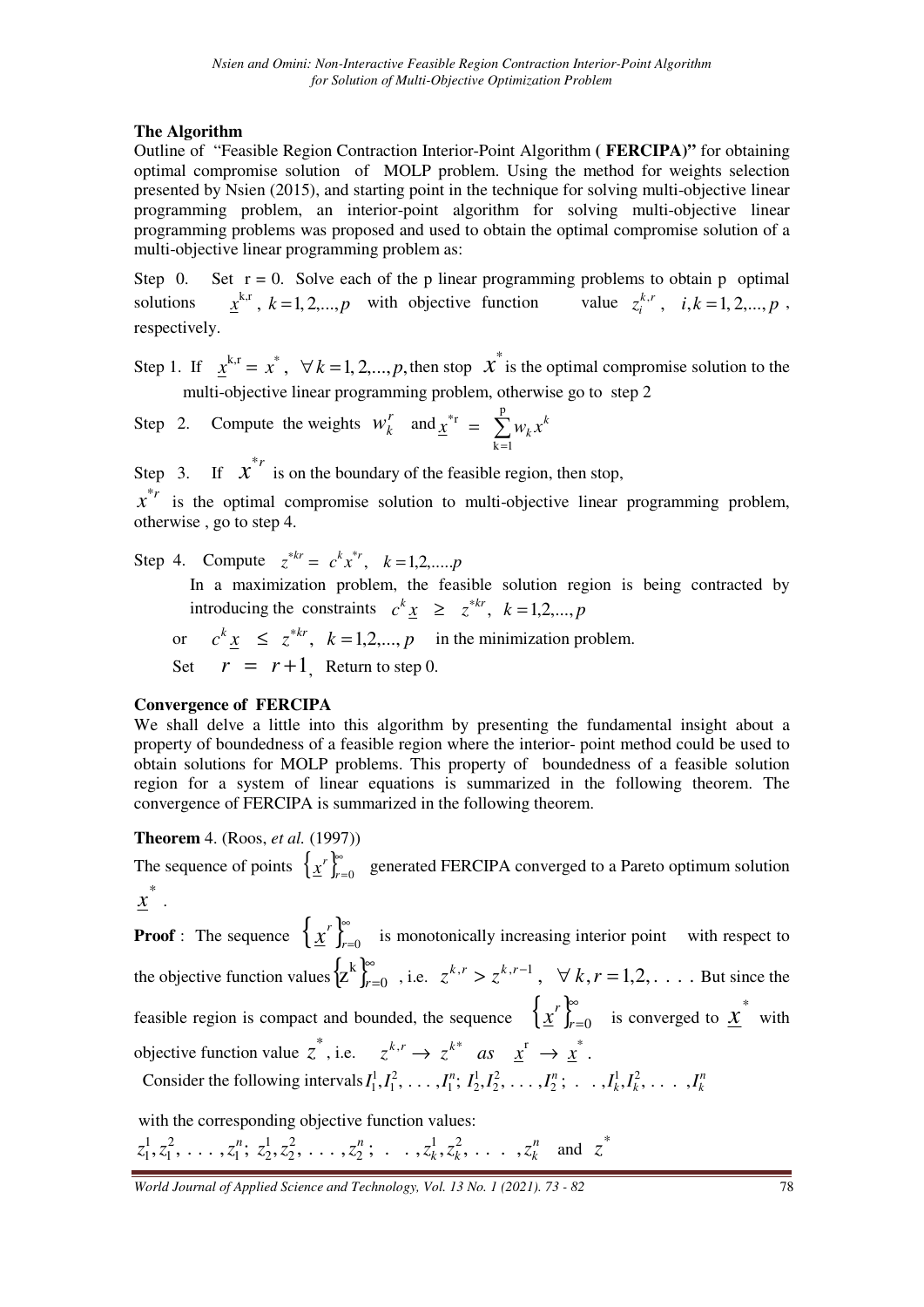the optimal compromise objective function values.

Let 
$$
I_1^1 = [z_1^1, z^*], I_1^2 = [z_1^2, z^*], \dots, I_1^n = [z_1^n, z^*]
$$
  
\n $I_2^1 = [z_2^1, z^*], I_2^2 = [z_2^2, z^*], \dots, I_2^n = [z_2^n, z^*]$   
\n $I_k^1 = [z_k^1, z^*], I_k^2 = [z_k^2, z^*], \dots, I_k^n = [z_k^n, z^*]$   
\nThen it is observed that for  $k = 1, 2, \dots; n = 1, 2, \dots; I_k^n = [z_k^n, z^*]$  is a decrease

*k*  $\binom{n}{k}$  =  $[z_k^n, z^*]$  is a decreasing sequence of intervals as  $k \to \infty$  and  $I_k^n \to 0$  $I_k^n \to 0$ . Since  $I_2 \subseteq I_1, I_3 \subseteq I_2, \ldots$  *I<sub>k</sub>*  $\subseteq I_{k-1}$  *I*t implies that  $I_{k+1} \subseteq I_k$  . Hence the convergence of the algorithm. This completes the proof.

#### 5. **Numerical Examples**

Let us consider the following example of multi-objective linear programming problem:

*MOLP* 1 *Maximize* 
$$
z_1 = x_1 + 2x_2
$$

\n*Maximize*  $z_2 = x_1 + x_2$ 

\n*Maximize*  $z_2 = x_2$ 

\n*st.*  $x_1 + x_2 + x_3 \le 10$ 

\n*2x\_1 + x\_2 \le 17*

\n*x\_1 \le 7*

\n*x\_2 \le 8*

\n*x \ge 0*

\n*MOLP* 2  $x_1 + x_2 + x_3 \le 10$ 

\n*2x\_1 + x\_2 + x\_3 \le 14*

\n*2x\_1 + x\_2 - x\_5 \le 2*

\n*x\_1 \le 7*

\n*x\_2 \le 8*

\n*x \ge 0*

\n*MOLP* 3  $\max z_1 = 2x_1 + 3x_2$ 

\n*max*  $z_2 = 3x_1 - x_2$ 

\n*max*  $z_3 = 4x_1 + 3x_2$ 

\n*s.t.*  $x_1 + x_2 \le 20$ 

\n*2x\_1 + x\_2 \le 30*

\n*x\_2 \le 12*

\n*x\_i \ge 0*

\n*Algorithm*

Step 0 : solving MOLP 3 problem, the following extreme points and their corresponding objective function values were obtained:

A(0,0), 
$$
z_1 = 0
$$
,  $z_2 = 0$ ,  $z_3 = 0$ ; B(15,0),  $z_1 = 30$ ,  $z_2 = 45$ ,  $z_3 = 60$   
\nC(10,10),  $z_1 = 50$ ,  $z_2 = 20$ ,  $z_3 = 70$ ; D(8,12),  $z_1 = 52$ ,  $z_2 = 12$ ,  $z_3 = 65$   
\nE(0,12),  $z_1 = 36$ ,  $z_2 = -12$ ,  $z_3 = 36$   
\n $z_1$ ,  $x^* = (x_1^1, x_2^1) = (8,12)$ ,  $z_1^1 = 52$ ,  $z_2^1 = 12$ ,  $z_3^1 = 68$   
\n $z_2$ ,  $x^{*2} = (x_1^2, x_2^2) = (15, 0)$ ,  $z_1^2 = 30$ ,  $z_2^2 = 45$ ,  $z_3^2 = 60$   
\n $z_3$ ,  $x^{*3} = (x_1^3, x_2^3) = (10,10)$ ,  $z_1^3 = 50$ ,  $z_2^3 = 20$ ,  $z_3^3 = 70$   
\nStep 1: if  $\underline{x}^{k,r} = x^*$ ,  $\forall k = 1,2,3$ , then stop  $x^*$  is optimal compromise solution, otherwise go to step 2.

Since  $\chi^{k,r} \neq x^*$ , i.e.  $x^{*1} \neq x^{*2} \neq x^{*3}$ , we go to step 2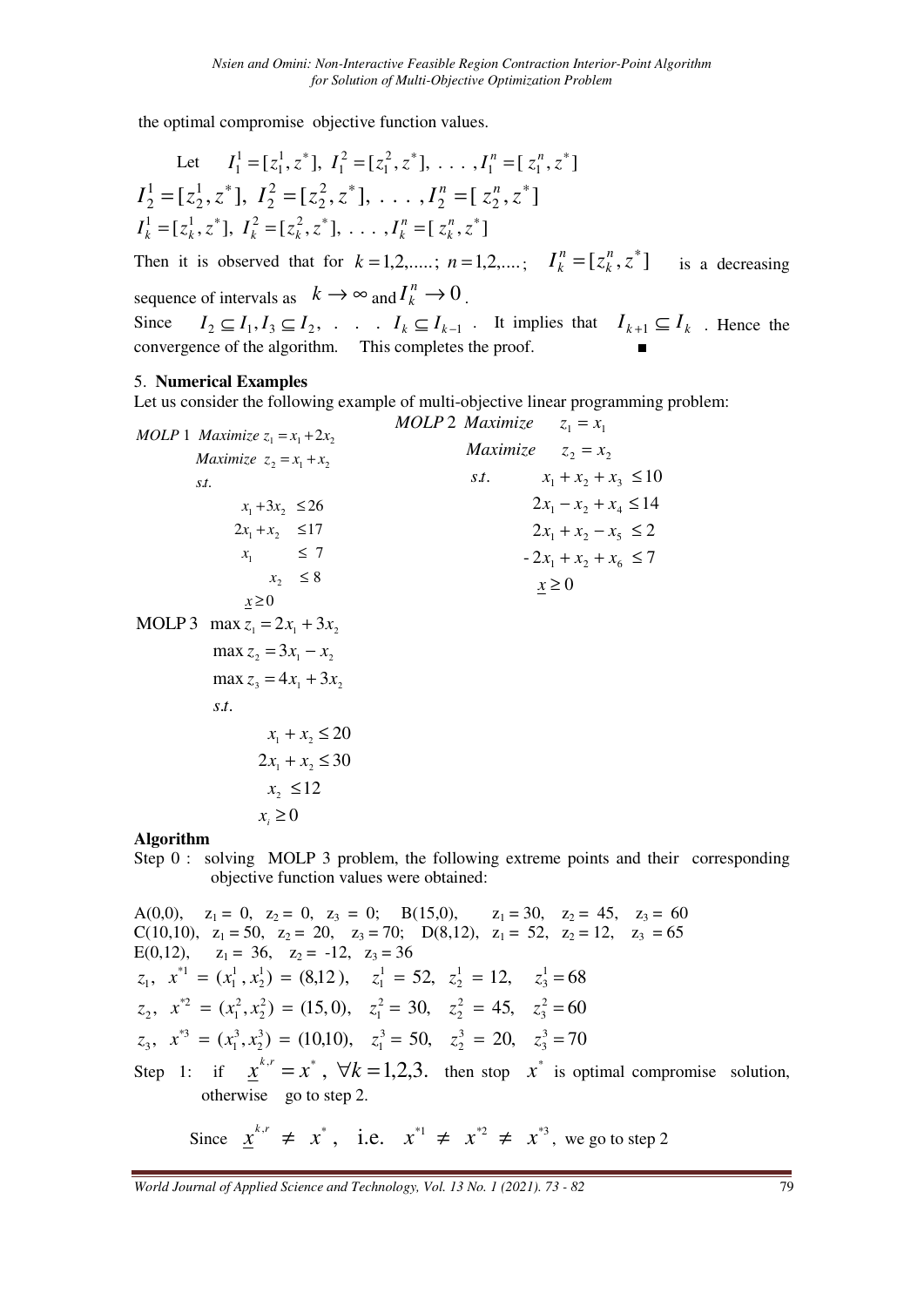Step 2: compute the weights  $W_k$  and  $\underline{x}^{*}$ 

$$
w_k = \frac{|c_{1k}|}{|c_{11}| + |c_{12}| + |c_{13}|}, \qquad k = 1,2,3
$$
  
\n
$$
c_{11} = (z_2^2 - z_2^1)(z_3^3 - z_3^1) - (z_3^2 - z_3^1)(z_2^3 - z_2^1)
$$
  
\n
$$
= (45 - 12)(70 - 68) - (60 - 68)(20 - 12)
$$
  
\n
$$
= (33)(2) - (-8)(8)
$$
  
\n
$$
= 130
$$
  
\n
$$
c_{12} = (z_3^3 - z_3^1)(z_1^2 - z_1^1) - (z_1^3 - z_1^1)(z_3^2 - z_3^1)
$$
  
\n
$$
= (70 - 68)(30 - 52) - (50 - 52)(60 - 68)
$$
  
\n
$$
= (2)(-22) - (-2)(-8)
$$
  
\n
$$
= -60
$$
  
\n
$$
c_{13} = (z_1^2 - z_1^1)(z_2^3 - z_2^1) - (z_2^2 - z_2^1)(z_1^3 - z_1^1)
$$
  
\n
$$
= (30 - 52)(20 - 12) - (45 - 12)(50 - 52)
$$
  
\n
$$
= (-22)(8) - (33)(-2)
$$
  
\n
$$
= -110
$$

$$
|c_{11}| + |c_{12}| + |c_{13}| = 130 + 60 + 110 = 300
$$

$$
w_1 = \frac{|c_{11}|}{|c_{11}| + |c_{12}| + |c_{13}|} = \frac{130}{300} = 0.43
$$
  
\n
$$
w_2 = \frac{|c_{12}|}{|c_{11}| + |c_{12}| + |c_{13}|} = \frac{60}{300} = 0.20
$$
  
\n
$$
w_3 = \frac{|c_{13}|}{|c_{11}| + |c_{12}| + |c_{13}|} = \frac{110}{300} = 0.37
$$
  
\n
$$
w_1 + w_2 + w_3 = 0.43 + 0.20 + 0.37 = 1
$$
  
\nCompute  $\frac{x^*}{2}$ , i.e.  
\n
$$
w_1x_1^1 + w_2x_1^2 + w_3x_1^3 = 0.43(8) + 0.20(15) + 0.37(10)
$$
  
\n
$$
= 3.44 + 3 + 3.7
$$
  
\n
$$
= 10.14
$$
  
\n
$$
w_1x_2^1 + w_2x_2^2 + w_3x_2^3 = 0.43(12) + 0.20(0) + 0.37(10)
$$
  
\n
$$
= 5.16 + 0 + 3.7
$$
  
\n
$$
= 8.86
$$
  
\n
$$
x^* = (10.14, 8.86)
$$
 which is the efficient starting point.  
\nStep 3: The point  $x^* = (10.14, 8.86)$  is not on the boundary of the polytope, we go to step 4.

Step 4: Compute 
$$
z^{kr} = c^k x^{*r}
$$
,  $k = 1,2,3$ .  
\n $z^{1r} = 2(10.14) + 3(8.86)$   
\n $= 20.28 + 26.56$   
\n $= 46.86$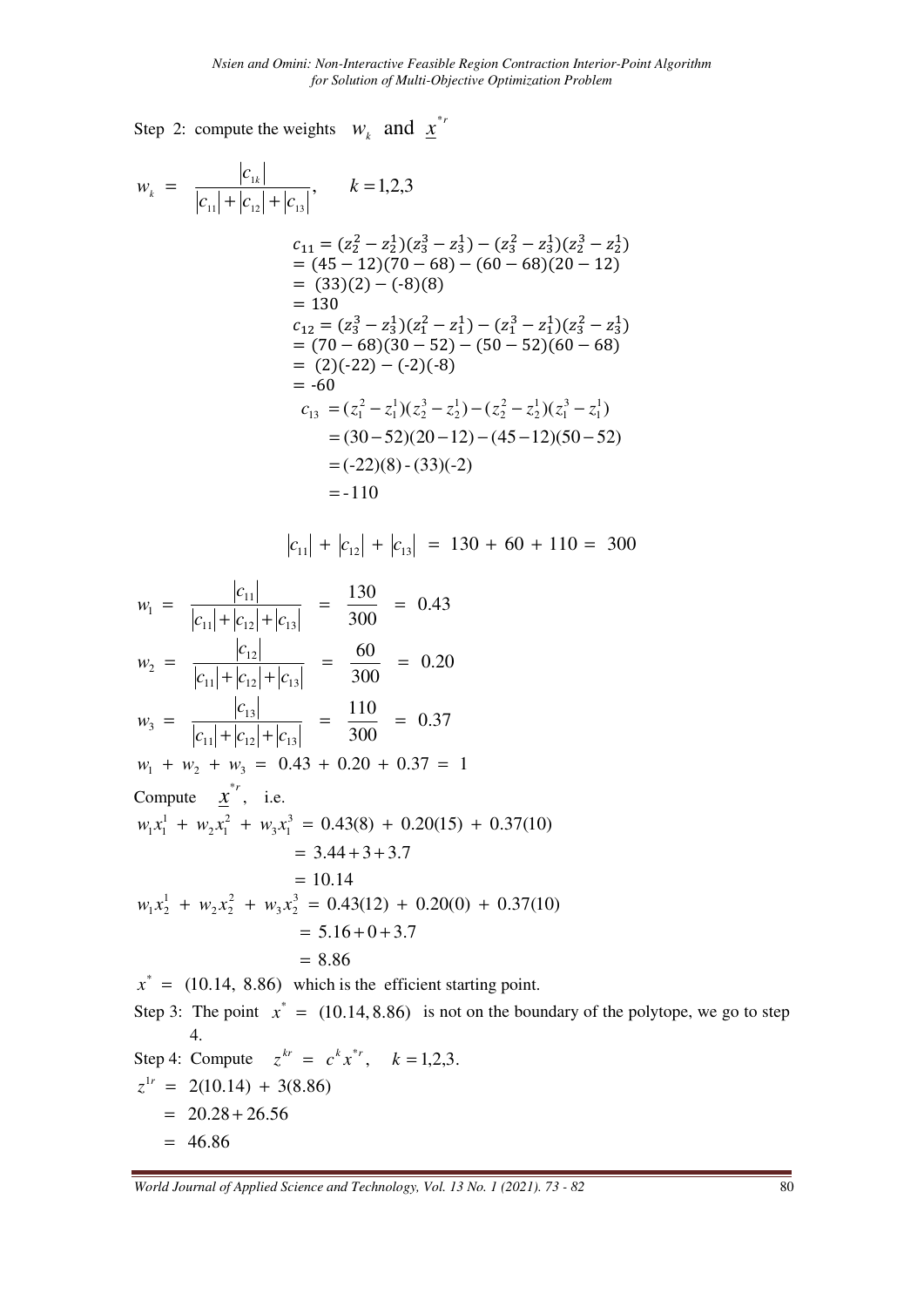$$
z^{2r} = 3(10.14) - (8.86)
$$
  
= 30.42 - 26.56  
= 21.56  

$$
z^{3r} = 4(10.14) + 3(8.86)
$$
  
= 40.56 + 26.58  
= 67.14

Contract the feasible region by introducing the constraints  $c^k \underline{x} \geq z^{*kr}$  into the given problem, we obtained:

$$
\max z_1 = 2x_1 + 3x_2
$$
  
\n
$$
\max z_2 = 3x_1 - x_2
$$
  
\n
$$
\max z_3 = 4x_1 + 3x_2
$$
  
\n
$$
s.t.
$$
  
\n
$$
x_1 + x_2 \le 20
$$
  
\n
$$
2x_1 + x_2 \le 30
$$
  
\n
$$
x_2 \le 12
$$

$$
x_2 \le 12
$$
  
\n
$$
2x_1 + 3x_2 \ge 46.86
$$
  
\n
$$
3x_1 - x_2 \ge 21.56
$$
  
\n
$$
4x_1 + 3x_2 \ge 67.14
$$
  
\n
$$
x_i \ge 0
$$

Introducing the new constraints, we obtained the new extreme points of the contracted feasible region.

F(10.14, 8.86),  $z_1 = 46.86$ ,  $z_2 = 21.56$ ,  $z_3 = 67.14$ <br>G(10.79, 8.43),  $z_1 = 46.85$ ,  $z_2 = 23.94$ ,  $z_3 = 68.45$  $z_1 = 46.85$ ,  $z_2 = 23.94$ ,  $z_3 = 68.45$ H(10.31, 9.38),  $z_1 = 48.76$ ,  $z_2 = 21.55$ ,  $z_3 = 69.38$ Step 3: The point  $x^* = (10.31, 9.38)$  is on the boundary of the constraints polytope.

Thus the point  $x^*$  is the optimal compromise solution for the given MOLP 3 problem.

 $x^* = (10.31, 9.38), \quad z_1 = 48.76, \quad z_2 = 21.55, \quad z_3 = 69.38$ 

The results obtained by Feasible Region Contraction Interior-Point Algorithm (FERCIPA) will be compared with that obtained by Affine-Scaling Primal Algorithm (ASPA).

| Method         | Problem           | Decision                       | Objective function values |           |       | Number of      | Time in |
|----------------|-------------------|--------------------------------|---------------------------|-----------|-------|----------------|---------|
|                |                   | Variable                       | Z1                        | <b>Z2</b> | Z3    | iteration      | (sec)   |
| <b>ASPA</b>    | MOLP 1            | (5.75, 5.5)                    | 16                        | 11.25     |       | 9              |         |
| <b>FERCPA</b>  | MOLP 1            | (5, 7)                         | 19                        | 121       |       | 0.125          |         |
| ASPA           | MOLP <sub>2</sub> | (4.49, 5.51, 0,<br>0, 12.5, 0) | 4.49                      | 5.51      |       | 11             |         |
| <b>FERCIPA</b> | MOLP <sub>2</sub> | (4.5, 5.5, 0.0,<br>12.5, 0)    | 4.5                       | 5.5 1     | 0.125 |                |         |
| <b>FERCIPA</b> | MOLP 3            | 10.31, 9.39                    | 48.77                     | 21.55     | 69.38 | $\mathfrak{D}$ | 0.125   |

Table 1. Summary of results using FERCIPA and ASPA on MOLP problems